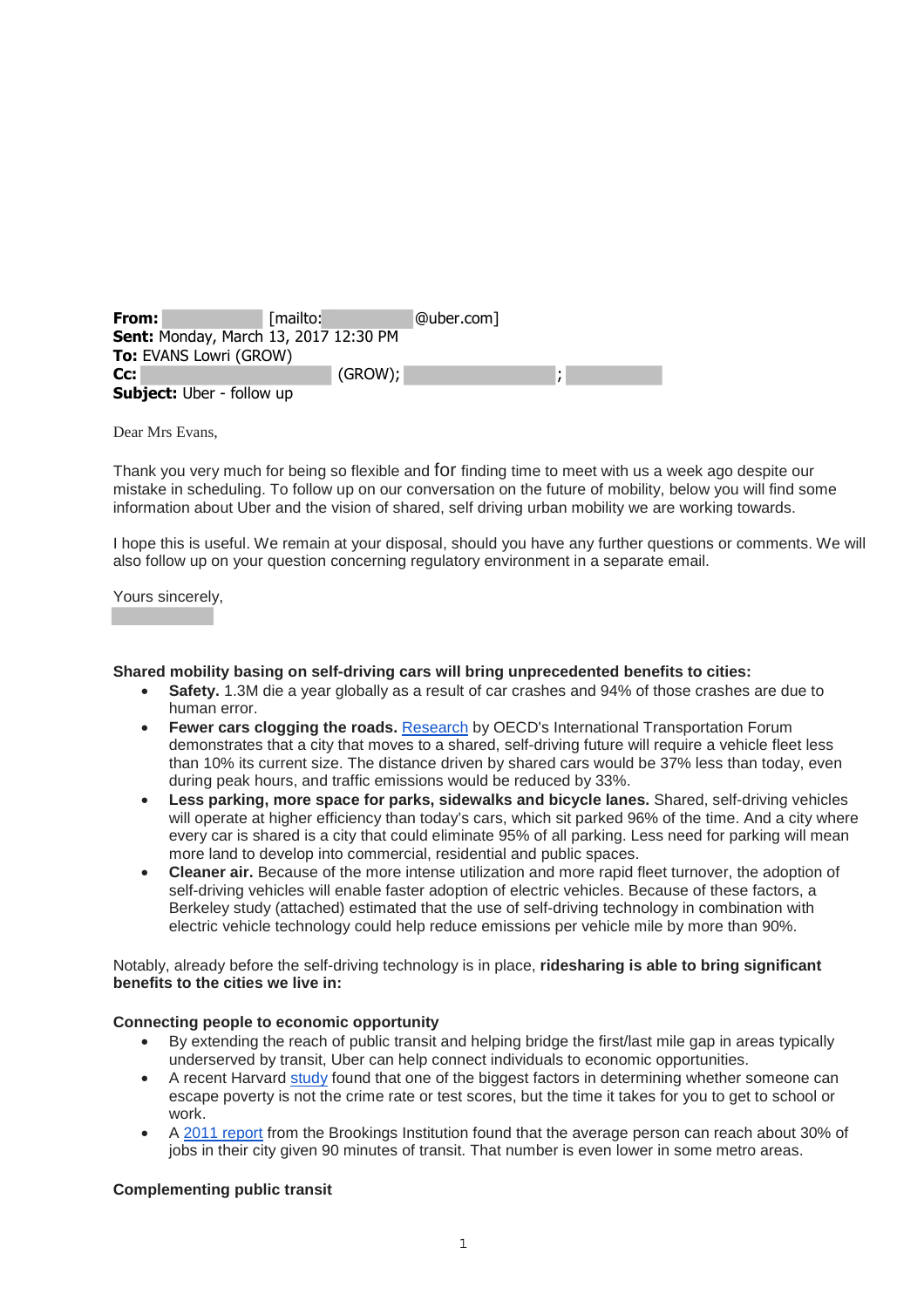- Ridesharing services like Uber complement public transit options by extending the reach of, and filling in gaps in, transit systems.
	- o In **London**, 30% of Uber rides in the outer boroughs during the morning rush hour end within 200m of a Tube or train station.
	- o In a May 2016 study in **Taipei**, 27% of Uber trips began or ended within 200m of a Metro station.
- By providing a late-night transportation option, Uber makes it easier for commuters who work odd hours to get around; it also provides an important alternative to drinking and driving.
	- o Riders take Uber most frequently between 10pm and 4am, when public transit runs less frequently or is unavailable. (Source: 2016 APTA Report)
	- o Since the NightTube started its services in **London**, Uber journeys starting within 200 meters of Night Tube stations during the hours when the Night Tube is operational have increased by 22%. Outside of central London, there has been an enormous increase of 63% in Uber journeys starting near Night Tube stations - with some of the stations having seen an increase of more than 300%.

# **Providing a viable alternative to individual car ownership**

- By getting more people into fewer cars, Uber can provide an affordable alternative to car ownership.
- According to research by the American Public Transport Association, people who don't own cars are more likely to walk or use public transit or bike-sharing services.

# **Reducing congestion and carbon emissions by getting more people into fewer cars**

- Traffic congestion costs the US \$160BN in lost productivity, gas burned while idling in traffic, and additional wear and tear on vehicles.
- Smartphone technology has made it convenient for two people going the same direction at the same time to share a journey. We call this model uberPOOL. UberPOOL is another approach to help cities address congestion and pollution over time.
- 20% of Uber trips globally are now uberPOOL.
	- **Los Angeles**: uberPOOL has reduced the number of miles driven by 10.3 million; carbon emissions were reduced by 1.4 million kilograms since December 2015.
	- **Singapore:** In July 2016, 21% of all Uber trips beginning or ending near an MRT station in Singapore were uberPOOL.
	- In **Europe,** uberPOOL is currently available in London and Paris.

# **Alleviating the demand for parking**

--

- Uber helps riders get to transit hubs without having to find parking. It also saves them time having to search for parking, and saves money since they don't have to pay to park. According to OECD-ITF, a city where every car is shared is a city that could eliminate 95% of all parking.
- A partnership with a residential developer encourages new residents in San Francisco's Parkmerced community to leave their cars behind by providing them with a \$100 monthly stipend toward multimodal transportation, which includes Uber and public transit.

| @uber.com |  |
|-----------|--|
|           |  |
|           |  |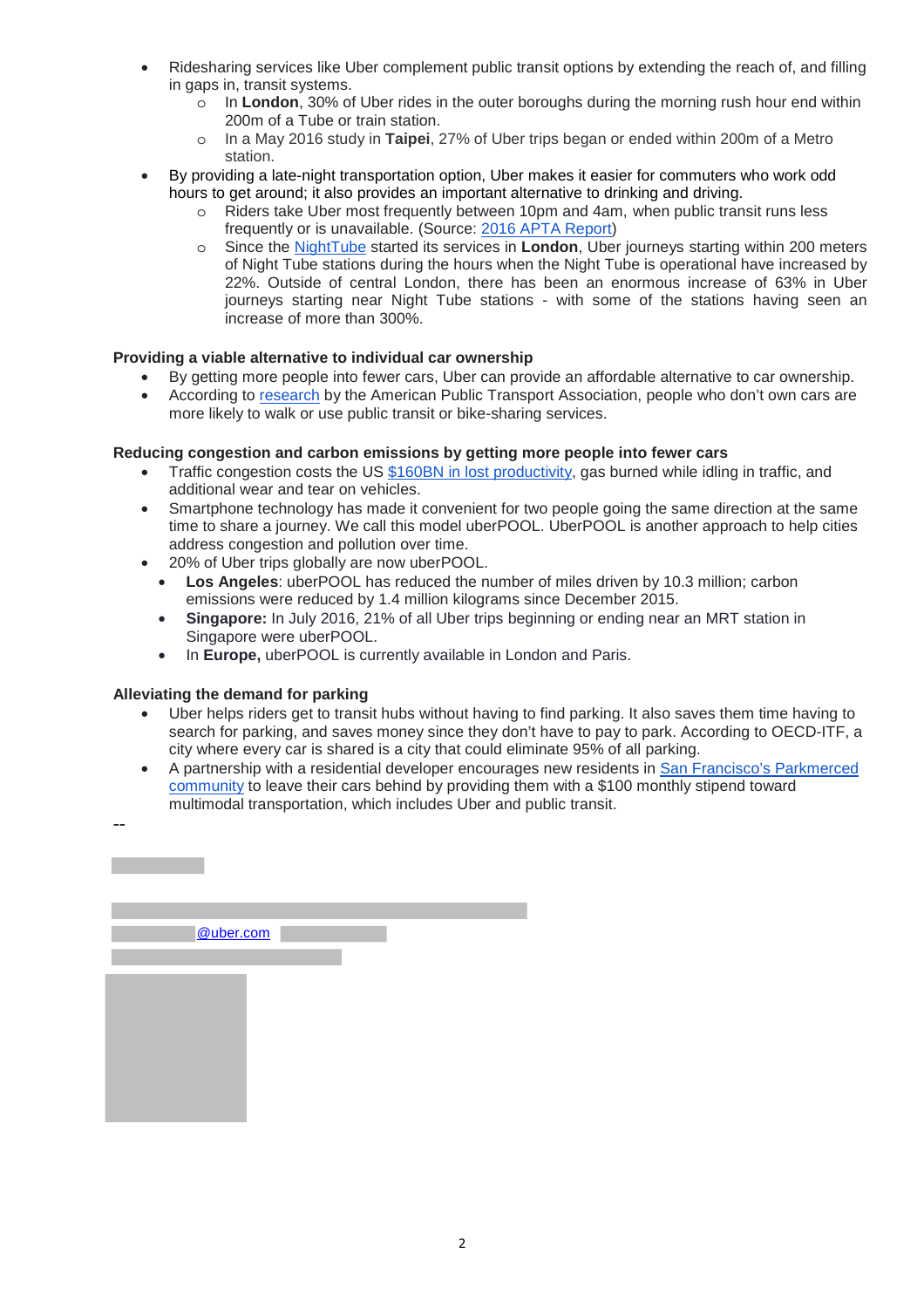# **Autonomous taxis could greatly reduce greenhouse-gas emissions of US light-duty vehicles**

# **Jeffery B. Greenblatt<sup>\*</sup> and Samveg Saxena**

**Autonomous vehicles (AVs) are conveyances to move passengers or freight without human intervention. AVs are potentially disruptive both technologically and socially[1](#page-5-0)[–3](#page-5-1) , with claimed benefits including increased safety, road utilization, driver productivity and energy savings[1](#page-5-0)[–6](#page-5-2) . Here we estimate 2014 and 2030 greenhouse-gas (GHG) emissions and costs of autonomous taxis (ATs), a class of fully autonomous[7,](#page-5-3)[8](#page-5-4) shared AVs likely to gain rapid early market share, through** three synergistic effects: (1) future decreases in electricity **GHG emissions intensity, (2) smaller vehicle sizes resulting from trip-specific AT deployment, and (3) higher annual** vehicle-miles travelled (VMT), increasing high-efficiency (especially battery-electric) vehicle cost-effectiveness. **Combined, these factors could result in decreased US per-mile GHG emissions in 2030 per AT deployed of 87–94% below current conventionally driven vehicles (CDVs), and 63–82% below projected 2030 hybrid vehicles[9](#page-5-5) , without including other energy-saving benefits of AVs. With these substantial GHG savings, ATs could enable GHG reductions even if total VMT, average speed and vehicle size increased substantially. Oil consumption would also be reduced by nearly 100%.**

Many automakers and Google plan to rapidly commercialize AVs (refs [4](#page-5-6)[,8,](#page-5-4)[10\)](#page-5-7), although it will take time to gain widespread market share. AV functionality ranges from lane-keeping and parking assistance features to full control without human input<sup>[7](#page-5-3)</sup>. As of 2014, four US states and Washington DC allow AV testing on roadways, with thirteen more contemplating similar laws; Nevada is the first state offering 'certificates of compliance' for non-testing use of AVs (ref. [4\)](#page-5-6). For more background information, see Supplementary Note and Supplementary Table 1.

The US Energy Information Administration (EIA; ref. [11\)](#page-5-8) projects GHG intensity decreases between 2014 and 2030 in gasoline (3.8%) and electricity (8.5%), due to growing renewable energy contributions. However, GHG policies may lower intensities further. The US Environmental Protection Agency (EPA) has proposed a rule to lower average GHG intensity of electricity 30% by 2030 (ref. [12\)](#page-5-9), whereas in California (CA) GHG electricity intensities may fall 55% by 2030 as a result of several policies<sup>[13](#page-5-10)</sup>. We considered GHG intensities of gasoline and electricity based on 2014 and 2030 EIA projections, and 2030 GHG electricity intensities from EPA and CA (applied across the US). Also considered were GHG emissions for hydrogen produced from natural gas reforming, water electrolysis or other methods<sup>[14](#page-5-11)</sup>; the former two were estimated using GHG energy intensities from EIA for natural gas, and EPA and CA for electricity.

Combining GHG energy intensities with vehicle technology efficiencies produced a wide variety of GHG emissions intensities

per mile. Passenger car and light truck fuel efficiencies were combined using fleet mix ratios projected for 2014 and 2030 (ref. [11\)](#page-5-8). As shown in Fig. [1](#page-3-0) (see Supplementary Table 2 for additional data), there is a 52% decrease in GHG emissions in moving from 2014 internal combustion engine vehicles (ICEVs) to 2030 ICEVs, a further 29% decrease in moving to hybrid-electric vehicles (HEVs), and (depending on hydrogen production assumptions) a 6% increase to 32% decrease in moving to hydrogen fuel-cell vehicles (HFCVs). Although HFCVs and battery-electric vehicles (BEVs) can have similar GHG emissions per mile, assuming EIA GHG energy intensities, for BEVs the lower EPA and CA GHG electricity intensities produce the lowest GHG emissions of all vehicle types, ranging from 11–23% of 2014 ICEVs.

In 2009, US vehicle occupancy was 1.63 passengers averaged across VMT (ref. [15\)](#page-5-12). Moreover, 62% of VMT involved one passenger, and 25% involved two passengers (see Table [1\)](#page-3-1). ATs are anticipated to be deployed according to each trip's occupancy need ('right-sizing') because it is cost-effective for owners (capital and operating costs are lower) and passengers (who pay only for needed seats and storage). Tellingly, companies<sup>[16,](#page-5-13)[17](#page-5-14)</sup> and researchers<sup>[4](#page-5-6)[,5,](#page-5-15)[9](#page-5-5)</sup> are all exploring low-occupancy AV concepts.

As BEVs offer the lowest GHG intensities, right-sized BEV energy use was modelled, based on a reference five-seat Nissan LEAF. For two-passenger trips, a 40% narrower vehicle was modelled, plus smaller reductions in vehicle mass, engine power, battery capacity and accessory loads that would accommodate only required passengers and cargo. For single-seat vehicles, frontal area was held constant, but additional reductions in mass, power and battery capacity were made. Simulation results for BEVs indicate energy consumption relative to an average-sized light-duty vehicle (LDV) of 47% for one-passenger vehicles, and 56% for two-passenger vehicles. For three-passenger trips, standard-sized passenger cars were assumed (with energy consumption 81% of the LDV average), whereas for four- and five-passenger trips, standardsized LDVs were assumed. For the largest size class in Table [1](#page-3-1) (6.9 passengers), average efficiencies of light trucks with seating for  $6+$  people<sup>[9](#page-5-5)</sup> were used (energy consumption 135% of the LDV average). Across all trips, the resulting average BEV energy use of right-sized ATs relative to LDVs was 55%.

Further energy (and cost) savings could be obtained if ATs are employed in conjunction with ride-sharing, increasing average occupancy but decreasing total VMT: a 10% decrease in single-occupancy VMT (with a corresponding increase in double-occupancy VMT) is estimated to decrease average energy consumption by ∼3%; see Supplementary Discussion for details.

Lawrence Berkeley National Laboratory, Berkeley, California 94720, USA. \*e-mail: [JBGreenblatt@lbl.gov](mailto:JBGreenblatt@lbl.gov)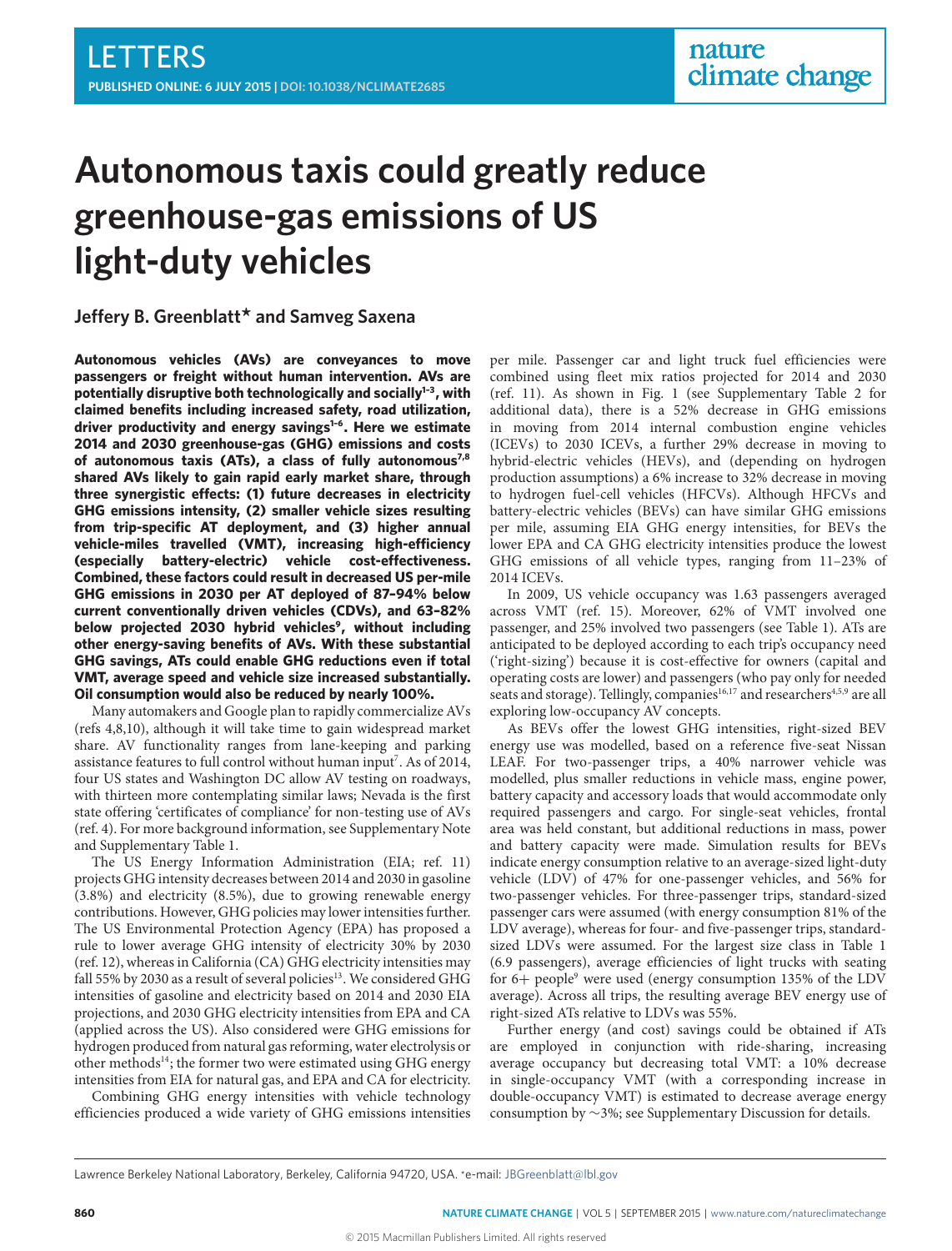

<span id="page-3-0"></span>**Figure 1 | GHG emissions (coloured bars, left-hand axis) and vehicle** efficiencies (symbols, right-hand axis) versus vehicle technology and **GHG intensity assumptions.** GHG energy intensities: EIA, US Energy Information Administration for gasoline, electricity and natural gas-produced hydrogen; EPA, US Environmental Protection Agency proposed rule for electricity; CA, California policy for electricity. Electricity-produced hydrogen was assumed for EPA and CA.

ATs, like conventional taxis, are estimated to travel annually roughly three to six times farther than CDVs, resulting in operating expenses (fuel, maintenance, insurance) that dominate total ownership cost. The consequence is a powerful financial incentive favouring energy-efficient vehicles.

In Fig. [2,](#page-4-0) total annual ownership costs are shown for different vehicle technologies as a function of annual VMT. Results are plotted using each vehicle technology's annual projected capital and operating (especially energy) costs in 2014 and 2030. Supplementary Tables 4 through 7 provide detailed results. Results are shown without right-sizing, because capital costs of smaller vehicles were not available in ref. [9.](#page-5-5) However, trends are robust at high VMT across a wide range of capital cost assumptions; see Supplementary Discussion and Supplementary Figs 2 and 3.

At 12,000 mi. yr<sup>−</sup><sup>1</sup> , the minimum total annual cost in 2014 (solid lines) is an ICEV with 22 miles per gallon (mpg), whereas in 2030 (dashed lines) the minimum is an HEV (36 mpg). The minimum cost technology depends on the relative prices of gasoline, hydrogen and electricity, but total cost differences are relatively minor  $(\pm 5\%)$ among these in 2030, indicating that projected annual costs for privately owned vehicles will be similar for ICEVs, HEVs and HFCVs, and slightly higher for BEVs.

At higher annual VMT, the curves shift abruptly towards minimum cost for higher-efficiency vehicles. In 2014, HEVs are

cheapest at 40,000 mi. yr<sup>−</sup><sup>1</sup> , and BEVs (122 mpg equivalent) at 70,000 mi. yr<sup>−</sup><sup>1</sup> . In 2030, economics favour even more efficient vehicles, with BEVs (158 mpg equivalent) representing the minimum cost at ≥40,000 mi. yr<sup>−</sup><sup>1</sup> , and other technologies having significantly higher costs. Among the technologies modelled, total cost decreases with increasing efficiency, suggesting further cost-effective efficiency improvements beyond those in ref. [9](#page-5-5) might be possible.

The marginal cost per mile of 2030 BEVs is 14.2US¢, or 82% of 2030 HEVs and 52% of 2014 ICEVs. Lower operating costs suggest possible rebound effects: for the same annual cost as 2030 HEVs, passengers in BEVs could increase annual VMT by 8,500 mi. yr<sup>-1</sup>.

For discussion of lifetime VMT, BEV range, and sensitivities to battery degradation and energy costs, see Supplementary Discussion, Supplementary Figs 1 and 4 and Supplementary Tables 8 through 10.

The EIA baseline<sup>[11](#page-5-8)</sup> projects that  $\langle 1\% \rangle$  of US LDVs in 2030 will be HFCVs or BEVs. The combination of low-GHG electricity and favourable BEV economics at high VMT facilitates ATs with lower GHG emissions per mile of any vehicle technology considered here; see Fig. [3.](#page-4-1) Together with right-sizing, these factors yield 2030 permile GHG emission reductions per AT deployed of 87–94% below the reference 2014 ICEV, depending on GHG electricity intensity assumptions. Even relative to 2030 HEVs, GHG emission reductions for ATs are 63–82%. Therefore, regardless of reference point, ATs can provide substantially reduced per-mile GHG emission intensities. Because oil provides  $<1\%$  of US electricity generation<sup>[11](#page-5-8)</sup>, ATs also enable nearly 100% per-mile reduction in oil consumption relative to gasoline-based vehicles.

Without consideration of AT benefits, researchers have estimated that AVs could reduce energy use per vehicle by up to ∼80% from platooning, efficient traffic flow and parking, safety-induced light-weighting, and automated ride-sharing<sup>1-[3,](#page-5-1)[9,](#page-5-5)[18](#page-5-16)</sup>. ATs could therefore amplify these savings, lowering GHG emissions per vehicle by 93–96% relative to 2030 HEVs. On the other hand, previous research has suggested that possible use by unlicensed drivers, increased occupied and unoccupied VMT, and higher-speed travel could double VMT and increase energy use almost threefold<sup>[2](#page-5-17)[,3](#page-5-1)</sup>. Moreover, people could choose larger vehicles to increase comfort: we considered a case where vehicle energy consumption corresponded to an occupancy two levels higher than assumed in Table [1](#page-3-1) (that is, a one-person vehicle would have the efficiency assumed for a three-person trip, and so on), producing an average 68% increase in energy consumption compared to our base case (see Supplementary Discussion and Supplementary Table 3). However, even in the unlikely scenario where increased VMT, higher-speed travel, and larger vehicles inflate energy use fivefold, GHG emissions of ATs could still be lower than conventionally driven 2014 ICEVs by 38–69%, and up to 8% lower than 2030 HEVs.

Taxis charge much higher rates per mile than CDV owners incur, because a significant portion of fares provides income to the driver

<span id="page-3-1"></span>**Table 1 | Proportion of 2009 US vehicle occupancies by VMT and estimated AT energy consumption relative to battery-electric LDVs in 2030.**

| Number of passengers  | Proportion of total 2009 US VMT<br>$(ref. 15)$ $(\%)$ | Estimated AT energy consumption (final energy per mile) relative to 2030 battery-<br>electric LDV average |
|-----------------------|-------------------------------------------------------|-----------------------------------------------------------------------------------------------------------|
|                       | 61.68                                                 | $0.466*$                                                                                                  |
| 2                     | 24.85                                                 | $0.559*$                                                                                                  |
| 3                     | 7.00                                                  | $0.811^{\dagger}$                                                                                         |
| $\overline{4}$        | 3.89                                                  | $1.000*$                                                                                                  |
|                       | 1.64                                                  | $1.000*$                                                                                                  |
| $6+$ (average: 6.860) | 0.95                                                  | $1.345$ <sup>§</sup>                                                                                      |
| All (average: 1.626)  | 100                                                   | 0.551                                                                                                     |

\*Author calculations using Autonomie<sup>[25](#page-5-18)</sup>. See Methods for details. †Equal to passenger car average efficiency<sup>[9](#page-5-5)</sup>. <sup>\$</sup>Equal to average LDV efficiency<sup>9</sup>. <sup>\$</sup>Equal to average 6+ person capacity light truck efficiency<sup>[9](#page-5-5)</sup> .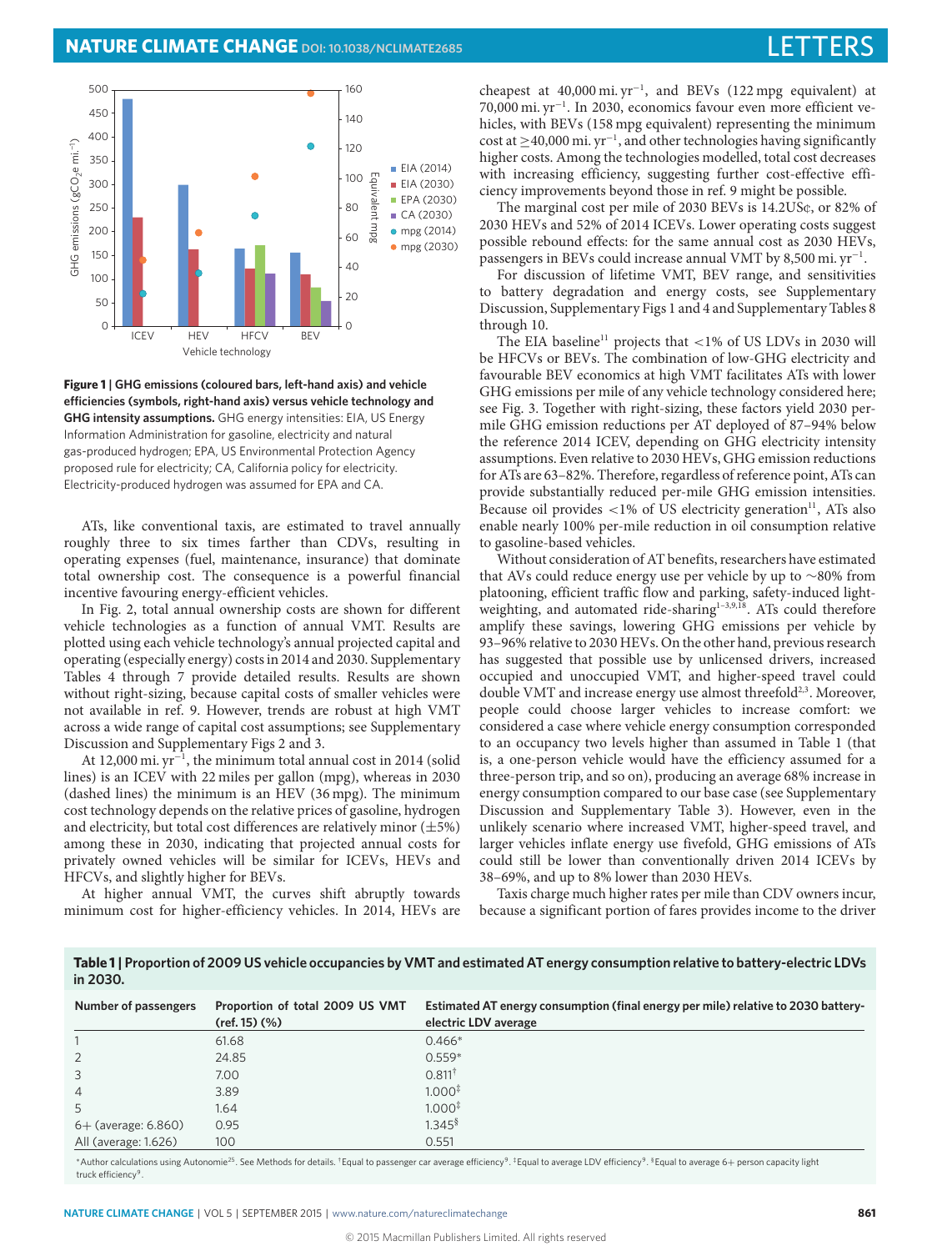

Figure 2 | Total annual cost of LDVs versus annual VMT in 2014 and 2030 for four vehicle technologies. In 2014, economics strongly favour ICEVs at 12,000 mi. yr<sup>−1</sup>, the average VMT of CDVs; in 2030, HEVs have lowest total ownership cost, with ICEVs and HFCVs being slightly higher, and BEVs costliest. At the higher VMT expected for ATs, greater efficiency become economically favourable, with BEVs becoming the lowest total cost vehicle at 70,000 mi. yr−<sup>1</sup> in 2014 and ≥40,000 mi. yr−<sup>1</sup> in 2030.



<span id="page-4-1"></span>**Figure 3 | GHG emissions intensities per mile for CDVs in 2014 and 2030, and ATs in 2030.** Cost-optimal vehicle technologies indicated by asterisks. Both full-sized (purple) and right-sized (red) ATs are shown, each with three sets of electricity GHG intensity assumptions. Right-sized ATs have per-mile GHG emissions intensities 87–94% below 2014 ICEVs, and 63–82% below 2030 HEVs, depending on electricity GHG intensity.

and owner. In New York City in 2005, only 24% of taxi fares went towards vehicle costs (capital, fuel, maintenance and insurance), with 57% going to drivers<sup>[19](#page-5-19)</sup>. With US\$2.65/mi. average 2012adjusted fare and 64,600 mi. yr<sup>−</sup><sup>1</sup> VMT, driver income constitutes US\$97,600 yr<sup>−</sup><sup>1</sup> , which could more than cover the incremental cost of AV technology. This cost is at present ∼US\$150,000 (refs [4](#page-5-6)[,20\)](#page-5-20), but costs are projected to fall to <US\$10,000 by 2025 (ref. [8\)](#page-5-4). However, even using current costs, if financed using identical model assumptions for vehicle capital, this would amount to US\$36,500 yr<sup>-1</sup>, 37% of New York City taxi driver income and 21% of total taxi fares. Therefore, ATs could replace CDV taxis at current AV technology costs and even possibly lower fares, providing an <span id="page-4-0"></span>important early market niche. And in 2030, costs per mile are markedly lower for high-VMT shared vehicles (∼30–50 US¢/mi.) than private vehicles (∼80 US¢/mi.), with AV technology itself assumed to add 3–4 (shared) to 11 (private) US¢/mi. to total cost. See Supplementary Discussion and Supplementary Table 11 for details.

Given the attractiveness of ATs, we examined their impact if they expanded to a portion of the US LDV sector. All manufacturers working on AVs plan to release vehicles with some autonomous features by 2017, and Google has announced plans to release a fully functional AV by 2017 (ref. [4\)](#page-5-6), with Tesla following suit in 2020 (ref. [21\)](#page-5-21). However, although some researchers are optimistic about AVs becoming generally available by 2025 (ref. [8\)](#page-5-4), and perhaps dominating the LDV market by the 2030s (refs [10,](#page-5-7)[22\)](#page-5-22), others are more cautious<sup>[23,](#page-5-23)[24](#page-5-24)</sup>.

Therefore, instead of projecting AT penetration levels in 2030, the size of GHG reductions per AT deployed was estimated. Assuming no changes in overall LDV fleet VMT, every 10 billion VMT displaced by ATs (equivalent to 820,000 privately owned LDVs, ∼5% of 2030 LDV sales and ∼0.3% of the LDV fleet) would decrease GHG emissions by 2.1 to 2.4 MtCO<sub>2</sub> yr<sup>-1</sup> and save ∼7 million barrels per year of oil. If displacement grew to 10% of US VMT, annual reductions could equal 65 to 75 MtCO<sub>2</sub> yr<sup>-1</sup> and  $\sim$ 0.6 million barrels of oil per day. Although ATs may never occupy more than a small niche of LDVs (at present, only ∼4% of LDVs are shared; see Supplementary Discussion), it is possible that the cost, convenience and environmental benefits of ATs may eclipse those of privately owned vehicles. Consequently, the majority of LDVs could become ATs by 2050, representing very significant decreases in GHG emissions (∼70–90%) and oil consumption (∼100%) relative to baseline projections<sup>[11](#page-5-8)</sup>.

Although our results depend on a number of assumptions, we believe they are robust, and have explored many potential issues and sensitivities in the Supplementary Discussion. As AV costs fall, it may become difficult for CDV taxis to compete, and ATs may become ubiquitous, perhaps expanding well beyond the historically small portion of total LDVs comprised of shared vehicles. However, if CDV taxis vanish, the social impacts may be considerable.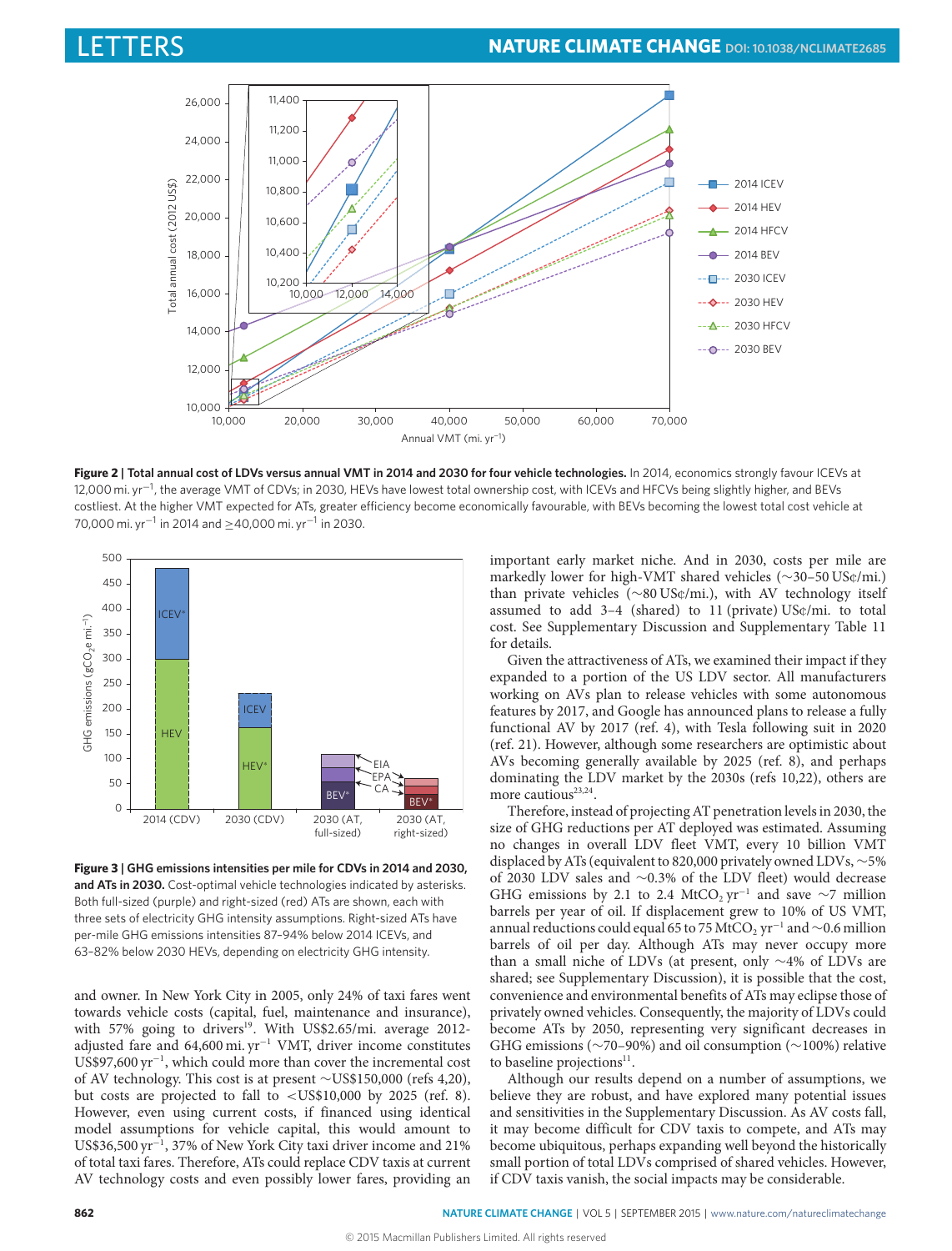# **NATURE CLIMATE CHANGE** DOI: [10.1038/NCLIMATE2685](http://dx.doi.org/10.1038/nclimate2685)

### **Methods**

Methods and any associated references are available in the [online](http://dx.doi.org/10.1038/nclimate2685) [version of the paper.](http://dx.doi.org/10.1038/nclimate2685)

Received 31 January 2015; accepted 19 May 2015; published online 6 July 2015

### **References**

- <span id="page-5-0"></span>1. Templeton, B. Where Robot Cars (Robocars) Can Really Take Us (2013); <http://www.templetons.com/brad/robocars>
- <span id="page-5-17"></span>2. Brown, A., Gonder, J. & Repac, B. in Road Vehicle Automation (eds Meyer, G. & Beiker, S.) 137–153 (Springer, 2014); [http://dx.doi.org/10.1007/978-3-319-05990-7\\_13](http://dx.doi.org/10.1007/978-3-319-05990-7_13)
- <span id="page-5-1"></span>3. Morrow, W. R. et al. in Road Vehicle Automation (eds Meyer, G. & Beiker, S.) 127–135 (Springer, 2014); <http://dx.doi.org/10.1007/978-3-319-05990-7>
- <span id="page-5-6"></span>4. Anderson, J. M. et al. Autonomous Vehicle Technology: A Guide for Policymakers (RAND, 2014); [http://www.rand.org/content/dam/rand/pubs/research\\_](http://www.rand.org/content/dam/rand/pubs/research_reports/RR400/RR443-1/RAND_RR443-1.pdf) [reports/RR400/RR443-1/RAND\\_RR443-1.pdf](http://www.rand.org/content/dam/rand/pubs/research_reports/RR400/RR443-1/RAND_RR443-1.pdf)
- <span id="page-5-15"></span>5. Folsom, T. C. Energy and autonomous urban land vehicles. IEEE Technol. Soc. Mag. **31,** 28–38 (2012).
- <span id="page-5-2"></span>6. Troppe, W. RMI Outlet (9 September 2014); [http://blog.rmi.org/blog\\_2014\\_09\\_](http://blog.rmi.org/blog_2014_09_09_energy_implications_of_autonomous_vehicles) [09\\_energy\\_implications\\_of\\_autonomous\\_vehicles](http://blog.rmi.org/blog_2014_09_09_energy_implications_of_autonomous_vehicles)
- <span id="page-5-3"></span>7. National Highway Traffic Safety Administration Provides Guidance to States Permitting Testing of Emerging Vehicle Technology (US Department of Transportation, 2013); [http://www.nhtsa.gov/About+NHTSA/Press+Releases/](http://www.nhtsa.gov/About+NHTSA/Press+Releases/ci.U.S.+Department+of+Transportation+Releases+Policy+on+Automated+Vehicle+Development.print) [ci.U.S.+Department+of+Transportation+Releases+Policy+on+](http://www.nhtsa.gov/About+NHTSA/Press+Releases/ci.U.S.+Department+of+Transportation+Releases+Policy+on+Automated+Vehicle+Development.print) [Automated+Vehicle+Development.print](http://www.nhtsa.gov/About+NHTSA/Press+Releases/ci.U.S.+Department+of+Transportation+Releases+Policy+on+Automated+Vehicle+Development.print)
- <span id="page-5-4"></span>8. Emerging Technologies: Autonomous Cars- Not If, But When (IHS Automotive, 2014).
- <span id="page-5-5"></span>9. National Academies of Science Transitions to Alternative Vehicles and Fuels (National Academies Press, 2013);
- <span id="page-5-7"></span>[http://www.nap.edu/catalog.php?record\\_id=18264](http://www.nap.edu/catalog.php?record_id=18264) 10. Self-Driving Cars and Insurance (Insurance Information Institute, 2014);
- <span id="page-5-8"></span><http://www.iii.org/issue-update/self-driving-cars-and-insurance> 11. Energy Information Administration Annual Energy Outlook 2014 (US Department of Energy, 2014); <http://www.eia.gov/forecasts/aeo14>
- <span id="page-5-9"></span>12. US Environmental Protection Agency Federal Register Vol. 79,
- <span id="page-5-10"></span>1429–1519 (National Archives and Records Administration, 2014). 13. Greenblatt, J. B. Modeling California policy impacts on greenhouse gas emissions. Energy Policy **78,** 158–172 (2015).
- <span id="page-5-11"></span>14. US Driving Research and Innovation for Vehicle efficiency and Energy Sustainability Hydrogen Production Technical Team Roadmap (US Department of Energy, 2013); [http://www1.eere.energy.gov/vehiclesandfuels/pdfs/program/](http://www1.eere.energy.gov/vehiclesandfuels/pdfs/program/hptt_roadmap_june2013.pdf) [hptt\\_roadmap\\_june2013.pdf](http://www1.eere.energy.gov/vehiclesandfuels/pdfs/program/hptt_roadmap_june2013.pdf)
- <span id="page-5-12"></span>15. Federal Highway Administration National Household Travel Survey 2009 (US Department of Transportation, 2011).
- <span id="page-5-13"></span>16. Anthony, S. ExtremeTech (23 December 2014); [http://www.extremetech.com/](http://www.extremetech.com/extreme/196384-google-unveils-its-first-built-from-scratch-self-driving-car) [extreme/196384-google-unveils-its-first-built-from-scratch-self-driving-car](http://www.extremetech.com/extreme/196384-google-unveils-its-first-built-from-scratch-self-driving-car)
- <span id="page-5-14"></span>17. GM Shows Chevrolet EN-V 2.0 Mobility Concept Vehicle (General Motors, 2012); [http://media.gm.com/content/media/us/en/chevrolet/news.detail.html/](http://media.gm.com/content/media/us/en/chevrolet/news.detail.html/content/Pages/news/us/en/2012/Apr/0423_EN-V_2_Rendering.html) [content/Pages/news/us/en/2012/Apr/0423\\_EN-V\\_2\\_Rendering.html](http://media.gm.com/content/media/us/en/chevrolet/news.detail.html/content/Pages/news/us/en/2012/Apr/0423_EN-V_2_Rendering.html)
- <span id="page-5-16"></span>18. Preparing a Nation for Autonomous Vehicles: Opportunities, Barriers and Policy Recommendations (Eno Center for Transportation, 2013); [https:](https://www.enotrans.org/wp-content/uploads/wpsc/downloadables/AV-paper.pdf) [//www.enotrans.org/wp-content/uploads/wpsc/downloadables/AV-paper.pdf](https://www.enotrans.org/wp-content/uploads/wpsc/downloadables/AV-paper.pdf)
- <span id="page-5-19"></span>19. The New York City Taxicab Fact Book (Schaller Consulting, 2006); <http://www.schallerconsult.com/taxi/taxifb.pdf>
- <span id="page-5-20"></span>20. Naughton, J. Do autonomous cars need to cost so much? The Guardian (1 June 2013); [http://www.theguardian.com/technology/2013/jun/02/](http://www.theguardian.com/technology/2013/jun/02/autonomous-cars-expensive-google-naughton) [autonomous-cars-expensive-google-naughton](http://www.theguardian.com/technology/2013/jun/02/autonomous-cars-expensive-google-naughton)
- <span id="page-5-21"></span>21. Seward, J. Mobileye NV Gains: Tesla Motors Inc. to Use Multiple Suppliers for Self-Driving Car. Benzinga (8 September 2014); [http://www.benzinga.com/analyst-ratings/analyst-color/14/09/4833196/](http://www.benzinga.com/analyst-ratings/analyst-color/14/09/4833196/mobileye-nv-gains-tesla-motors-inc-to-use-multiple-suppl#) [mobileye-nv-gains-tesla-motors-inc-to-use-multiple-suppl#](http://www.benzinga.com/analyst-ratings/analyst-color/14/09/4833196/mobileye-nv-gains-tesla-motors-inc-to-use-multiple-suppl#)
- <span id="page-5-22"></span>22. Autonomous Vehicles: Self-Driving Vehicles, Autonomous Parking, and Other Advanced Driver Assistance Systems: Global Market Analysis and Forecasts (Navigant Research, 2013).
- <span id="page-5-23"></span>23. Gomes, L. Urban Jungle a Tough Challenge for Googles Autonomous Cars. MIT Technology Review (24 July 2014); [http://www.technologyreview.com/](http://www.technologyreview.com/news/529466/urban-jungle-a-tough-challenge-for-googles-autonomous-cars) [news/529466/urban-jungle-a-tough-challenge-for-googles-autonomous-cars](http://www.technologyreview.com/news/529466/urban-jungle-a-tough-challenge-for-googles-autonomous-cars)
- <span id="page-5-24"></span>24. Cabanatuan, M. Northern California at center of driverless car development. San Francisco Chronicle (21 March 2015); [http://www.sfchronicle.com/](http://www.sfchronicle.com/bayarea/article/Northern-California-at-center-of-driverless-car-6150543.php) [bayarea/article/Northern-California-at-center-of-driverless-car-6150543.php](http://www.sfchronicle.com/bayarea/article/Northern-California-at-center-of-driverless-car-6150543.php)
- <span id="page-5-18"></span>25. Argonne National Laboratory Welcome to Autonomie (US Department of Energy, 2012); <http://www.autonomie.net>

### **Acknowledgements**

The authors thank A. Brown, J. Gonder, A. Gopal, D. Millstein, B. Morrow, S. Moura, N. Shah, A. Sturges, R. van Buskirk, J. Ward and T. Wenzel for insights and draft feedback. Special thanks go to C. Scown for analysing FHA data. Work was supported in part by Laboratory Directed Research and Development funding through Lawrence Berkeley National Laboratory, under US Department of Energy Contract No. DE-AC02-05CH11231.

### **Author contributions**

S.S. performed vehicle powertrain calculations; J.B.G. performed all other calculations and analysis. J.B.G. and S.S. wrote the manuscript and made any appropriate revisions.

#### **Additional information**

Supplementary information is available in the [online version of the paper.](http://dx.doi.org/10.1038/nclimate2685) Reprints and permissions information is available online at [www.nature.com/reprints.](http://www.nature.com/reprints) Correspondence and requests for materials should be addressed to J.B.G.

### **Competing financial interests**

The authors declare no competing financial interests.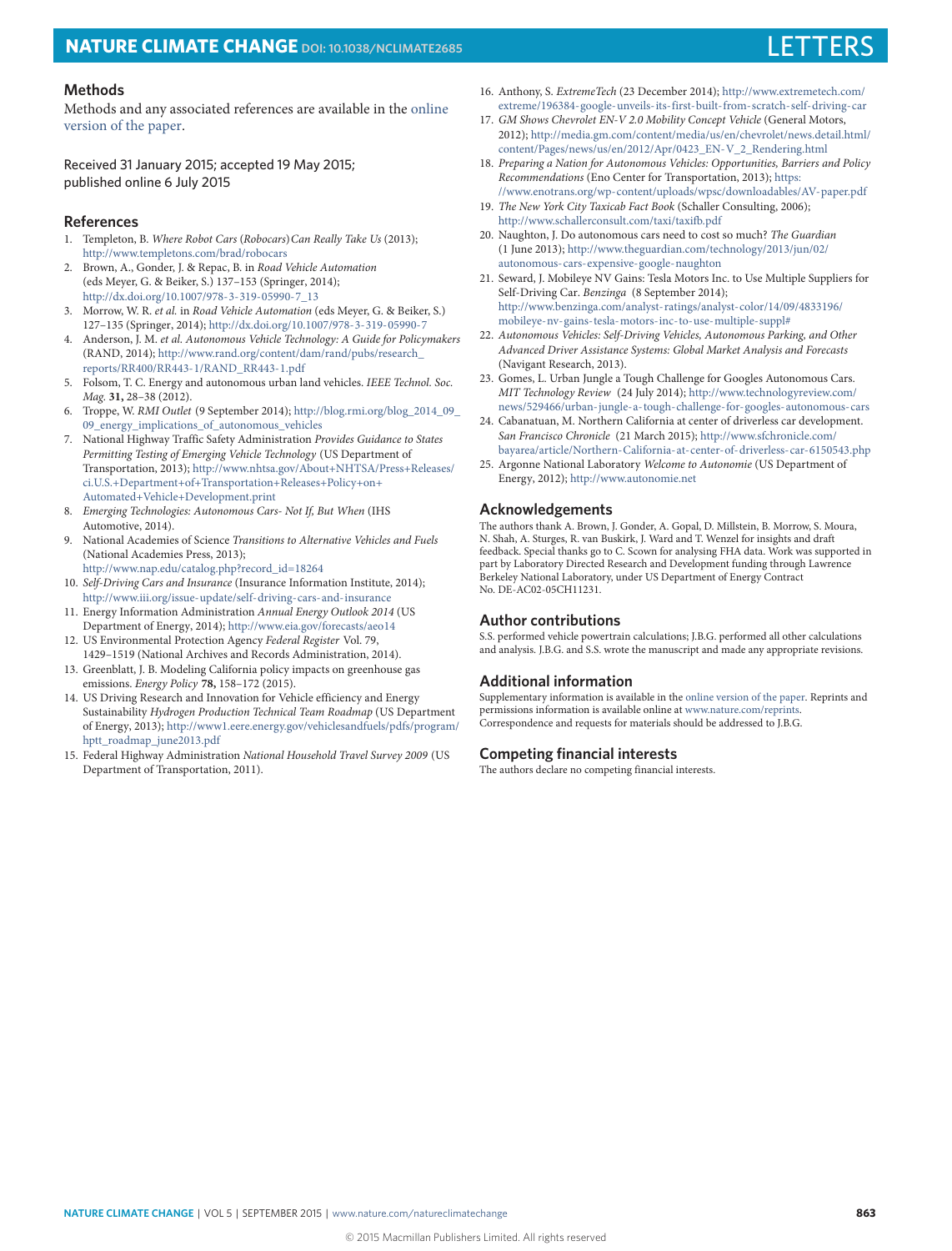### **Methods**

**Overview.** Supplementary Table 12 presents parameter assumptions. Ref. [9](#page-5-5) provided current and future efficiencies of ICEVs, HEVs, HFCVs, and BEVs. Hydrogen- and electricity-based vehicle efficiencies were converted to equivalent mpg of gasoline. Refs [9,](#page-5-5)[11,](#page-5-8)[12,](#page-5-9)[26](#page-6-0) provided current and projected future US GHG emissions (including upstream emissions) for gasoline, natural gas and electricity. Ref. [13](#page-5-10) provided 2030 California electricity GHG emissions estimates that were used to estimate best-case US electricity GHG reductions. Hydrogen was assumed produced by natural gas steam reforming or electrolysis, using conversion efficiencies from ref. [9.](#page-5-5) US occupancy by fraction of total VMT came from ref. [15.](#page-5-12) Validated models within the powertrain simulator Autonomie<sup>[25](#page-5-18)</sup> estimated the energy use of hypothetical small-occupancy BEVs based on a five-seat Nissan LEAF reference, but with 40% reduced frontal area corresponding to single-seat width, and vehicle mass, engine power, battery capacity and accessory loads reduced by smaller amounts. VMT of 12,000 mi.  $yr^{-1}$  was assumed<sup>[11](#page-5-8)</sup> for CDVs, and 40,000–70,000 mi. yr<sup>−</sup><sup>1</sup> for ATs based on New York City[19](#page-5-19) and Denver[27](#page-6-1) taxis. To estimate total vehicle ownership costs, we developed a model using capital costs from ref. [9,](#page-5-5) fuel costs from refs [11,](#page-5-8)[28,](#page-6-2) maintenance and insurance costs from ref. [29,](#page-7-0) and longevity from ref. [19.](#page-5-19)

**GHG intensities.** The National Academy of Sciences (NAS) provided 2010 reference greenhouse gas (GHG) energy intensities for gasoline, natural gas and electricity<sup>[9](#page-5-5)</sup>. We used data from the Energy Information Administration (EIA; refs [11,](#page-5-8)[30\)](#page-7-1) to estimate 2014 and projected 2030 GHG intensities from gasoline and electricity (GHG intensities for natural gas were projected to change by <1%, so were held constant). The US Environmental Protection Agency (EPA) proposed rule GHG energy intensity target for 2030 (30% reduction from 2005) was provided by ref. [12,](#page-5-9) whereas projections for 2030 California gasoline and electricity were obtained from scenario S2 in Greenblatt<sup>[13](#page-5-10)</sup>. All GHG emissions included upstream estimates provided by NAS (ref. [9\)](#page-5-5) or Greenblatt<sup>[13](#page-5-10)</sup>. Argonne National Laboratory (ANL) provided confirmatory life-cycle GHG emission estimates<sup>[26](#page-6-0)</sup>. GHG intensities of hydrogen were obtained using conversion efficiencies from the US Department of Energy (DOE; ref. [28\)](#page-6-2), based on natural gas steam reforming and electrolysis. For the latter, both EPA and California (CA) GHG electricity intensities were analysed, but only CA electricity resulted in a lower overall GHG intensity of hydrogen than natural gas-based hydrogen. Hydrogen GHG intensities based on EPA electricity were included in Fig. [1](#page-3-0) in the main text, but GHG intensities based on EIA data were omitted from analysis because they were much higher, comparable to those of a 2030 hybrid-electric vehicle (HEV).

**Vehicle occupancy.** We used data from the Federal Highway Administration (FHA; ref. [15\)](#page-5-12) to estimate the fraction of total US vehicle-miles travelled (VMT) by number of passengers (occupancy); this data was provided by state, and aggregated to US totals. Results of this analysis are presented in Table [1](#page-3-1) in the main text.

Right-sizing. We used the powertrain simulation tool Autonomie<sup>[25](#page-5-18)</sup> to model hypothetical small-occupancy battery-electric vehicles (BEVs). The modelled reference vehicle was a Nissan LEAF, the top-selling, five-seat BEV introduced in 2010, with more than 142,000 vehicles sold worldwide<sup>[31](#page-7-2)</sup>. One- and two-seat vehicle models were constructed based on LEAF parameters, but reducing the frontal area by 40% to accommodate a one-seat width. Reduction was less than 50%, owing to the assumption that a portion of the vehicle's width remained constant to provide a sufficient safety margin. Vehicle mass, engine power, battery capacity and electrical accessory loads were also reduced by smaller amounts; see Supplementary Table 13. For comparison, the two-seat Smart BEV has approximately the same mass, motor power and battery capacity as the two-seat simulated vehicle shown here, but the frontal area is intermediate between the two- and five-seat versions. Specifically, the Smart Electric Drive Coupe has a curb mass of 950 kg, peak power of 55 kW, and battery capacity of 17.6 kWh (ref. [32\)](#page-7-3); the estimated frontal area of the 2002 model was  $2.02 \text{ m}^2$  (ref. [32\)](#page-7-3); the current model may be somewhat larger.

Using these input parameters, energy consumption for each vehicle model was calculated for three different EPA test drive cycles: the Urban Dynamometer Driving Schedule (UDDS), simulating an urban route with frequent stops; the Highway Fuel Economy Test (HWFET), simulating the higher speeds of highway driving; and the US06 Supplemental Federal Test Procedure, used to represent aggressive, high-speed and/or high-acceleration driving behaviour, rapid speed fluctuations, and driving behaviour following startup. A weighted sum of the UDDS (55%) and HWFET (45%) results yielded the standard EPA efficiency rating<sup>[33](#page-7-4)</sup>.

BEV efficiencies relative to an average light-duty vehicle (LDV) were estimated assuming 56% passenger cars and 44% light trucks in 2030 (ref. [11\)](#page-5-8).

For the largest size class in Table [1](#page-3-1) in the main text (6.9 passengers), average efficiencies of large light trucks in NAS (ref. [9\)](#page-5-5) were used: Dodge Grand Caravan minivan (seating for seven) and Ford F-150 pick-up truck (seating for six in 'Super Cab' model). (The Saturn Vue sport-utility vehicle included in NAS (ref. [9\)](#page-5-5) is also considered a light truck, but was omitted from our analysis because it seats only five.)

# LETTERS **NATURE CLIMATE CHANGE DOI: [10.1038/NCLIMATE2685](http://dx.doi.org/10.1038/nclimate2685)**

**Annual VMT.** Annual VMT estimates for CDVs were provided by EIA (ref. [11\)](#page-5-8), whereas annual VMT for taxis in New York City and Denver were provided by Schaller<sup>[19](#page-5-19)</sup> and Metro Taxi<sup>[27](#page-6-1)</sup>, respectively, and ranged from 39,410 to 72,000 mi. yr<sup>−</sup><sup>1</sup> . The New York City Taxi and Limousine Commission[34](#page-7-5) also provided an estimate for New York City taxis (70,000 mi. yr<sup>−</sup><sup>1</sup> ) that was similar to the Schaller<sup>[19](#page-5-19)</sup> average of 64,600 mi. yr<sup>-1</sup>. Although we expect that autonomous taxis (ATs) will be more efficient than human-driven taxis in identifying and driving to passengers, thus possibly driving VMT even higher, we explored two AT cases in our analysis (40,000 and 70,000 mi. yr<sup>−</sup><sup>1</sup> ), along with a CDV reference case (12,000 mi. yr<sup>−</sup><sup>1</sup> ).

A San Francisco taxi estimate from Gordon-Bloomfield[35](#page-7-6) was higher (90,000 mi. yr<sup>−</sup><sup>1</sup> ), but increasing the VMT range was deemed unimportant, as all significant conclusions were observed at 70,000 mi. yr<sup>-1</sup>. Although not directly comparable, the average annual VMT for Irish taxis and limousines in 2008 (35,602 mi. yr<sup>−</sup><sup>1</sup> ; ref. [36\)](#page-7-7) was below the low end of this range; however, 40% of Irish taxis and limousines travel 40,000 mi. yr<sup>−</sup><sup>1</sup> or more, consistent with our estimate.

AV and taxi economics. We used estimates from Naughton<sup>[20](#page-5-20)</sup> and Troppe<sup>[6](#page-5-2)</sup> for the current incremental cost of AV technology. IHS (ref. [8\)](#page-5-4) provided estimates of the eventual cost of this technology through 2035. Schaller<sup>[19](#page-5-19)</sup> provided an estimate of driver revenue for New York City taxis, adjusted to 2012 dollars using the historical consumer price index published by the US Bureau of Labor Statistics (BLS; ref. [37\)](#page-7-8). This index was also used to adjust other cost data reported for years prior to 2012.

For vehicle loan rates, Car Loan Pal<sup>[38](#page-7-9)</sup> provided historical rates of five-year new car loans between 1980 and 2011; BankRate<sup>[39](#page-7-10)</sup> provided a rate estimate for 2014. Based on this data, we assumed a long-term average interest rate of 8.0% for five-year loans, corresponding to an annual capital recovery factor of 24.33%, assuming monthly payments. This factor was used to estimate annual capital costs of both CDVs and AV technology.

**Vehicle costs, fuel costs and fuel efficiencies.** We developed a model of total ownership cost of vehicles with potentially high annual VMT. Using cost and efficiency estimates from NAS (ref. [9\)](#page-5-5), fuel cost estimates from EIA (ref. [11\)](#page-5-8) and DOE (ref. [14\)](#page-5-11) and maintenance and insurance estimates from the American Automobile Association<sup>[29](#page-7-0)</sup>, we calculated the annual total cost of ownership  $C_{\text{total}}$  (US\$/yr) as:

 $C_{\text{total}} = \text{CRF} \times C_{\text{capital}} + \text{VMT} \times (E_{\text{vehicle}} \times C_{\text{energy}} + C_{\text{maint}} + C_{\text{ins}})$ 

where CRF = capital recovery factor (%/yr),  $C_{\text{capital}}$  = cost of vehicle capital (US\$), VMT = annual vehicle-miles travelled (mi. yr<sup>−</sup><sup>1</sup> ), Evehicle = vehicle energy efficiency (gal/mi. or kWh/mi. as appropriate),  $C_{\text{energy}} = \text{cost of energy (US\$/gal or US\$/kWh)}$ ,  $C_{\text{maint}} = \text{cost of maintenance (US$/mi.), } C_{\text{ins}} = \text{cost of insurance (US$/mi.).}$ 

NAS (ref. [9\)](#page-5-5) provided estimates of a wide variety of passenger car and light truck vehicle technologies in 2010 and 2030. Technologies included internal combustion engine vehicles (ICEV), HEVs, hydrogen fuel-cell vehicles (HFCV) and BEVs. Hydrogen- and electricity-based vehicle efficiencies were converted to equivalent mpg of gasoline, using final energy lower heating values of gasoline and hydrogen, and final energy content of electricity. Further efficiency improvements included for 2030 were increased rolling resistance (RR) tyres, vehicle weight reductions (WR) and improved aerodynamics (AERO). All fuel efficiency estimates provided by NAS were expressed as EPA ratings<sup>[40](#page-7-11)</sup>, but we have reduced these fuel efficiencies for ICEVs by 15% according to guidance published by EIA (ref. [41\)](#page-7-12). For BEVs, which have idle shutoff, regenerative braking and high efficiency across a wide range of tractive loads, we have found evidence for less difference between EPA rated and real-world fuel economy compared with ICEVs (ref. [42\)](#page-7-13). We also expect this to be the case for other advanced powertrains, including HEVs and HFCVs. Therefore, for this analysis we retained the EPA ratings for all of these powertrains.

We compared efficiency estimates against those of EIA (ref. [11\)](#page-5-8) for 2014 new vehicles and 2030 new vehicles and fleet averages. This source was also used to estimate the number of LDVs in 2030 and the fraction of passenger cars and light trucks composing the 2030 fleet.

#### **References**

- <span id="page-6-0"></span>26. GREET Mini-Tool and Sample Results from GREET 1 2013 (Argonne National Laboratory, 2013); [http://greet.es.anl.gov/files/greet1\\_2013\\_results](http://greet.es.anl.gov/files/greet1_2013_results)
- <span id="page-6-1"></span>27. Going Green (Metro Taxi Denver, 2013); <http://www.metrotaxidenver.com/going-green>
- <span id="page-6-2"></span>28. Fuel Cell Technologies Office Multi-Year Research, Development, and Demonstration Plan (US Department of Energy, 2014); [http://energy.gov/sites/prod/files/2014/10/f19/fcto\\_myrdd\\_production.pdf](http://energy.gov/sites/prod/files/2014/10/f19/fcto_myrdd_production.pdf)